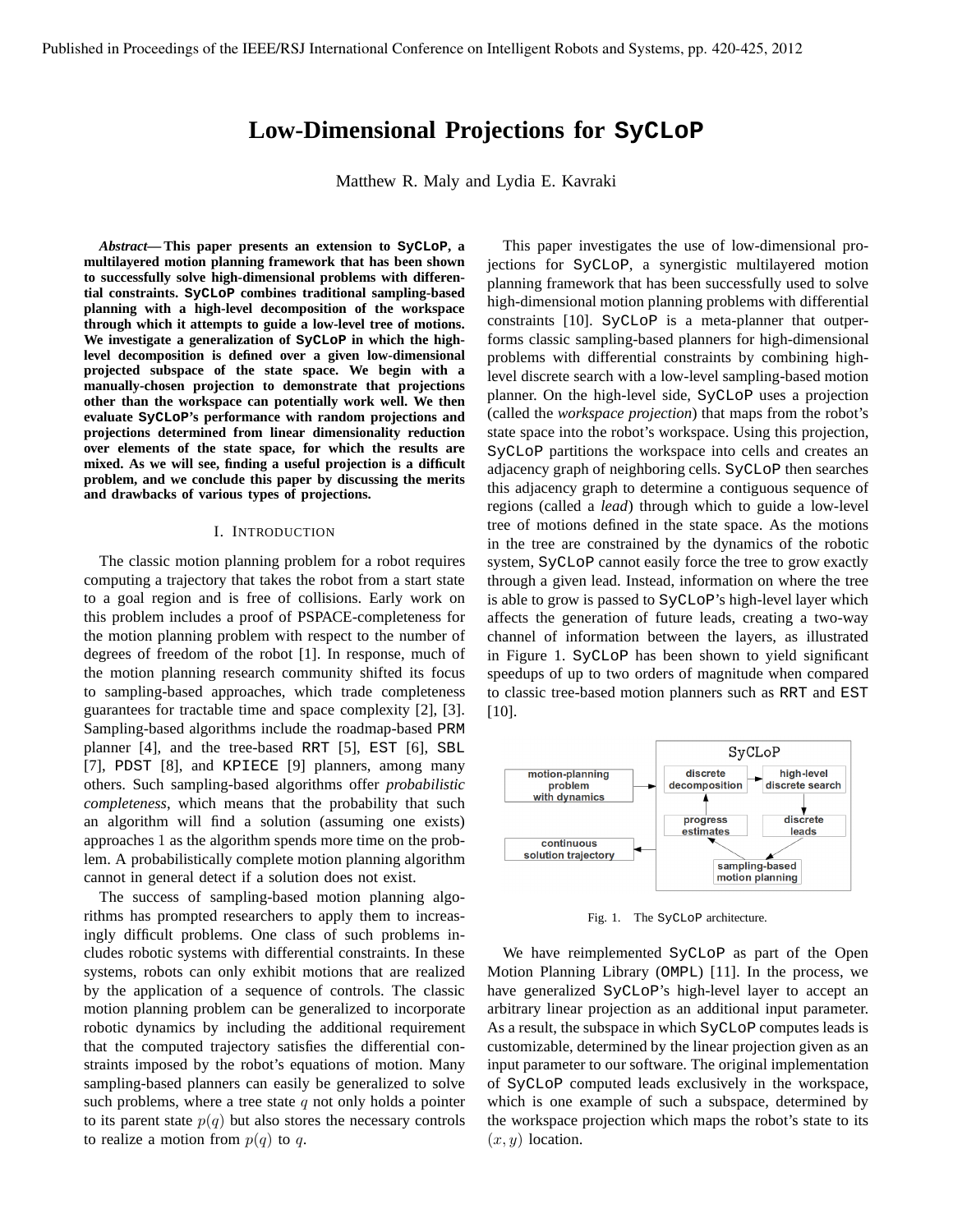In this paper we will investigate the use of various projections with SyCLoP and compare their performance to the workspace projection that has been previously used. First, we will show that some nonworkspace projections can improve SyCLoP's performance. Then we will investigate the use of random projections and projections obtained by linear dimensionality reduction. We will show that in general, finding the best projection for SyCLoP is problem-specific and often difficult.

Section II describes related approaches on guiding treebased motion planners through low-dimensional projections. Section III formally introduces the motion-planning problem with dynamics and the original formulation of SyCLoP. Section IV describes our extensions to SyCLoP. We have tested our generalized reimplementation of SyCLoP on multiple control-based robotic systems with various projections; these experimental results are given in Section V. Finally, concluding remarks and a discussion of future work are given in Section VI.

### II. RELATED WORK

The use of low-dimensional projections in sampling-based motion planning is not new. As an example, tree-based planners such as PDST and KPIECE use low-dimensional projections to guide the tree of motions. PDST dynamically subdivides a projected subspace of the state space in order to estimate coverage without the use of a metric, and has been shown to benefit from the use of a nonworkspace projection [8]. KPIECE chooses where to expand its tree of motions by considering the tree's coverage of a space determined by some low-dimensional projection [9]. KPIECE has been shown to benefit from random linear projections when planning for high-dimensional systems [12]. This motivates our investigation of nonworkspace projections for SyCLoP.

# III. FRAMEWORK

We first introduce the motion-planning problem with dynamics and then describe SyCLoP, a hybrid motion planner designed to solve it.

# *A. Problem Statement*

A motion-planning problem with dynamics consists of

- 1)  $Q \subset \mathbb{R}^n$ , a bounded *n*-dimensional state space, an element of which completely determines the system's state,
- 2)  $U \subset \mathbb{R}^c$ , a bounded *c*-dimensional control space consisting of control variables that can be applied to the system to change its state,
- 3) ctrl :  $Q \times U \rightarrow \dot{Q}$ , a differential equation that captures the system's constraints,
- 4) valid :  $Q \rightarrow \{0, 1\}$ , a boolean function describing whether a state is valid (used for collision avoidance),
- 5)  $q_{\text{init}} \in \mathcal{Q}$ , a start state for the system, and
- 6)  $Q_{\text{goal}} \subseteq Q$ , a goal region in which the system should achieve a state.

A solution to a given motion-planning problem with dynamics is a control function  $u : [0, T] \rightarrow \mathcal{U}$  that moves the system from the start state  $q_{init}$  to a state  $q \in Q_{goal}$ , with the requirement that valid $(q) = 1$  for all states q along the trajectory realized by  $u$ .

# *B.* SyCLoP

The pseudocode for SyCLoP is given in Algorithm 1. Lines 1 and 8-11 comprise the behavior of SyCLoP's low level, in which the expansion of a tree is promoted within a given decomposition region. SyCLoP's high-level behavior is seen in lines 3-6 and 12-15, in which high-level leads are computed, and aggregate information regarding states and decomposition regions is collected to affect the computation of future leads. Lines 5 and 7 feature two of SyCLoP's tunable parameters ("number of region expansions" and "number of tree selections"), which in this work are set to 100 and 50, respectively. For complete details of the SyCLoP algorithm, we refer the reader to [10].

# **Algorithm 1** SyCLoP

|    | <b>Input:</b> A motion-planning problem with                                                                   |  | dynamics |
|----|----------------------------------------------------------------------------------------------------------------|--|----------|
|    | $(Q, U, \text{ctrl}, \text{valid}, q_{\text{init}}, Q_{\text{goal}}),$                                         |  |          |
|    | a workspace decomposition $D$ , and a time bound $t_{\text{max}}$ .                                            |  |          |
|    | <b>Output:</b> A solution to the given problem, or NULL if one cannot<br>be found within time $t_{\text{max}}$ |  |          |
|    | 1: $\mathcal{T} \leftarrow \text{INITIALIZETree}(q_{\text{init}})$                                             |  |          |
|    | 2: while TIME ELAPSED $\lt t_{\text{max}}$ do                                                                  |  |          |
|    | 3: $(R_{i_1},\ldots,R_{i_k}) \leftarrow \text{COMPUTELEAD}(\mathcal{D})$                                       |  |          |
| 4: | $R_{\text{avail}} \leftarrow \text{COMPUTEAVAILABLEREGIONS}((R_{i_1}, \ldots, R_{i_k}))$                       |  |          |

| 4:  |            | $R_{\text{avail}} \leftarrow \text{COMPUTEAVAILABLEREGIONS}((R_{i_1}, \ldots, R_{i_k}))$ |
|-----|------------|------------------------------------------------------------------------------------------|
| 5:  |            | for number of region expansions do                                                       |
| 6:  |            | $R_s \leftarrow$ SELECTREGION( $R_{\text{avail}}$ )                                      |
| 7:  |            | <b>for</b> number of tree selections <b>do</b>                                           |
| 8:  |            | SELECTANDEXTEND $(\mathcal{T}, R_s)$                                                     |
| 9:  |            | <b>for</b> each new state s added to $\mathcal T$ in line 8 <b>do</b>                    |
| 10: |            | if $s \in Q_{\text{goal}}$ then                                                          |
| 11: |            | <b>return</b> trajectory from $q_{init}$ to s                                            |
| 12: |            | $R_n \leftarrow$ LOCATEREGION(s)                                                         |
| 13: |            | if $R_n \notin R_{\text{avail}}$ then                                                    |
| 14: |            | $R_{\text{avail}} \leftarrow R_{\text{avail}} \cup \{R_n\}$                              |
| 15: |            | UPDATE ESTIMATES $(R_n, s)$                                                              |
| 16: |            | <b>if</b> no improvement to high-level estimates <b>then</b>                             |
| 17: |            | abandon current lead with probability $p$                                                |
| 18: |            | return to line 3 to compute new lead                                                     |
|     | 19: return | NULL                                                                                     |

SyCLoP is intended to be used with a low-level treebased planner. Notice that the low-level tree planner used in SyCLoP is not specified. Any tree planner that supports planning with differential constraints can be used as the lowlevel tree planner for SyCLoP. In this work, we restrict our attention to SyCLoP with RRT as its low-level tree planner, which for simplicity we refer to as SyCLOP [10].

# IV. GENERALIZING SYCLOP

We have generalized the discrete layer of SyCLoP so that high-level guides can be computed through any subspace of the state space  $Q$  determined by some low-dimensional projection. Specifically, SyCLoP has been extended to accept as inputs a projection

$$
\text{PROJ}: \mathcal{Q} \to \mathbb{R}^k,
$$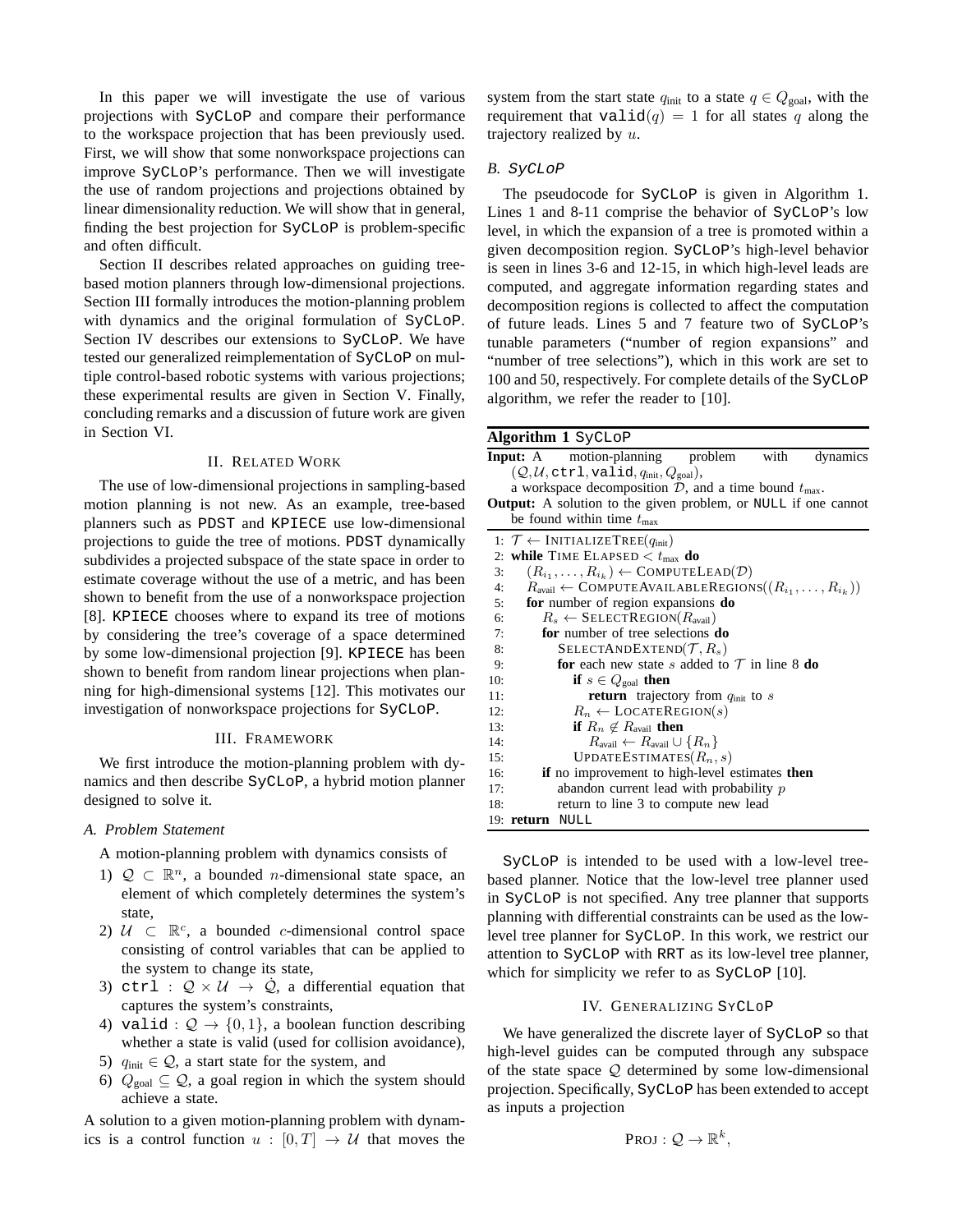where  $k \leq \dim(Q)$ , a lift function

$$
\mathrm{LIFT}:\mathbb{R}^k\to\mathcal{Q}
$$

which approximates  $P_{\text{ROI}}^{-1}$ , and a decomposition

$$
\mathcal{D} = \{R_1, \ldots, R_m\},\
$$

where  $D$  is a geometric partition of the projected  $k$ dimensional subspace  $\text{Proj}(\mathcal{Q})$ , so that  $\cup_{i=1}^{m} R_i = \text{Proj}(\mathcal{Q})$ and  $R_a \cap R_b = \emptyset$  if  $a \neq b$ . For this work, we restrict our attention to the case in which PROJ is a linear projection; i.e., for each state  $q \in \mathcal{Q}$ ,

$$
ProJ(q) = \mathbf{M}q,
$$

for some fixed  $k \times n$  matrix M. Additionally, we restrict our attention to two-dimensional decompositions  $(k = 2)$ ; in general, some systems may benefit from a three-dimensional decomposition.

Computing the bounds of a given decomposition and sampling a full state from a decomposition region have stood out as the most challenging changes to SyCLoP's generalization to accept arbitrary linear projections such as the ones described above.

# *A. Computing Decomposition Bounds*

Knowing the bounds of  $PROJ(Q)$  is necessary when sampling states from a given decomposition region, a crucial step in the SyCLoP algorithm. In SyCLoP's original formulation, computing the bounds of the decomposition and each of its regions was trivial for vehicular exploration problems, as the decomposition space was equivalent to the two-dimensional workspace, and the workspace could easily be extracted as two dimensions of the state space.

When the decomposition space follows from an arbitrary linear projection, its bounds must be computed differently. Recall  $n = \dim(Q)$ , and let  $q_{j,\text{low}}$  and  $q_{j,\text{high}}$  denote the lower and upper scalar bounds, respectively, of the *j*th dimensional axis of the state space  $\mathcal Q$  for each  $j \in \{1, \ldots, n\}$ . Further suppose that PROJ is a linear projection defined by some  $k \times n$  matrix M. For each  $i \in \{1, \ldots, k\}$ , we compute the lower and upper scalar bounds  $d_{i,\text{low}}$  and  $d_{i,\text{high}}$  of each ith dimensional axis of the decomposition space  $\text{Proj}(\mathcal{Q})$ as follows.

$$
d_{i,\text{low}} = \sum_{j=1}^{n} \min \left\{ \mathbf{M}_{i,j} \cdot q_{j,\text{low}}, \mathbf{M}_{i,j} \cdot q_{j,\text{high}} \right\}
$$

$$
d_{i,\text{high}} = \sum_{j=1}^{n} \max \left\{ \mathbf{M}_{i,j} \cdot q_{j,\text{low}}, \mathbf{M}_{i,j} \cdot q_{j,\text{high}} \right\}.
$$

The bounds of  $PROJ(Q)$  are used to sample states from Q whose projections reside in specific decomposition regions, a process which we describe in the following section.

#### *B. Sampling States from Regions*

The SELECTANDEXTEND $(\mathcal{T}, R_s)$  step of the SyCLOP algorithm, which extends the low-level tree planner within a given nonempty region  $R_s$ , becomes more difficult to implement given an arbitrary projection. Some planners, such as RRT and its many variants, sample a random state  $q \in \mathcal{Q}$  and then attempt to grow the tree towards q. The SyCLoP-guided variant of such a planner should then sample a random state from region  $R_s$ , i.e., a state  $q \in \mathcal{Q}$ so that  $\text{Proj}(q) \in R_s$ . In SyCLOP's original formulation, accomplishing this task was simple. For example, if we were planning for a planar vehicle with state  $q = (x, y, \theta, v)$ , where  $(x, y)$  is the vehicle's location,  $\theta$  is its heading, and  $v$  is its forward velocity, then an workspace projection is defined so that  $PROJ(x, y, \theta, v) = (x, y)$ . To sample a state q so that  $PROJ(q) \in R_s$ , we would sample a point  $(x_r, y_r) \in R_s$ , and then return the state  $q_r = (x_r, y_r, \theta_r, v_r)$ , where  $\theta_r$  and  $v_r$  are sampled at random.

With an arbitrary projection, we must do some extra work to accomplish this task. This is where the input LIFT comes into play. To obtain a random state q so that  $\text{PROJ}(q) \in R_s$ , we uniformly sample a random point  $p \in R_s$  and use the state LIFT(p)  $\in \mathcal{Q}$ . In general,  $p \in R_s$  does not necessarily imply that  $PROJ(LIFT(p)) \in R_s$ . In addition, following a LIFT operation to obtain a state  $q$ , it is possible that  $q$  is outside of the bounds of  $Q$ . Hence we follow each LIFT operation with an operation to bring the obtained state within the bounds of the state space. Specifically, if LIFT returns a state  $q = (q_1, \ldots, q_n)$  whose *i*th dimensional component  $q_i$ is outside of the bounds of the  $i$ th dimensional component  $Q_i$  of the state space  $Q$ , then the value of  $q_i$  is set to the lower or upper bound of  $Q_i$ , whichever is closer. As long as the returned state  $q$  is within the bounds of the state space, it is acceptable if  $q$  is in collision. This is analogous to the sampling step in the RRT algorithm, in which the sampled state toward which the tree is expanded does not need to be collision-free [5]. Hence we do not follow this step with collision checking.

#### V. EXPERIMENTS

#### *A. Dynamic Vehicles Used*

Our experiments involve second-order models of two dynamic vehicles, the car and the tractor-trailer.

*1) Car (adapted from [10]):* A dynamic car has state  $q =$  $(x, y, \theta, v, \psi)$ , consisting of the planar position  $(x, y) \in \mathbb{R}^2$ , planar orientation  $\theta \in [-\pi, \pi]$ , forward velocity  $v \in \mathbb{R}$ , and steering angle  $\psi \in [-\pi, \pi]$ . We include the bounds  $|x|, |y| \le$ 55 m,  $|v| \le 1$  m/s, and  $|\psi| \le 30^{\circ}$ . The car is controlled with the acceleration  $u_0$  and the steering angle velocity  $u_1$ , with the bounds  $|u_0| \le 5 \frac{m}{s^2}$  and  $|u_1| \le 2^{\circ}/s$ . The motions of the car are constrained by the differential equations  $\dot{x} =$  $v \cos(\theta)$ ,  $\dot{y} = v \sin(\theta)$ ,  $\dot{\theta} = v \tan(\psi)$ ,  $\dot{v} = u_0$ , and  $\dot{\psi} = u_1$ .

*2) Tractor-Trailer (adapted from [10]):* A dynamic tractor-trailer is modeled as a car that pulls behind it some number t of trailers. A tractor-trailer has state  $q =$  $(x, y, \theta_0, v, \psi, \theta_1, \dots, \theta_t)$ , where  $(x, y, \theta_0, v, \psi)$  are constrained the same as with the dynamic car in Section V-A.1. Each trailer i has planar orientation  $\theta_i \in [-\pi, \pi]$ . The equations of motion for the tractor-trailer include those for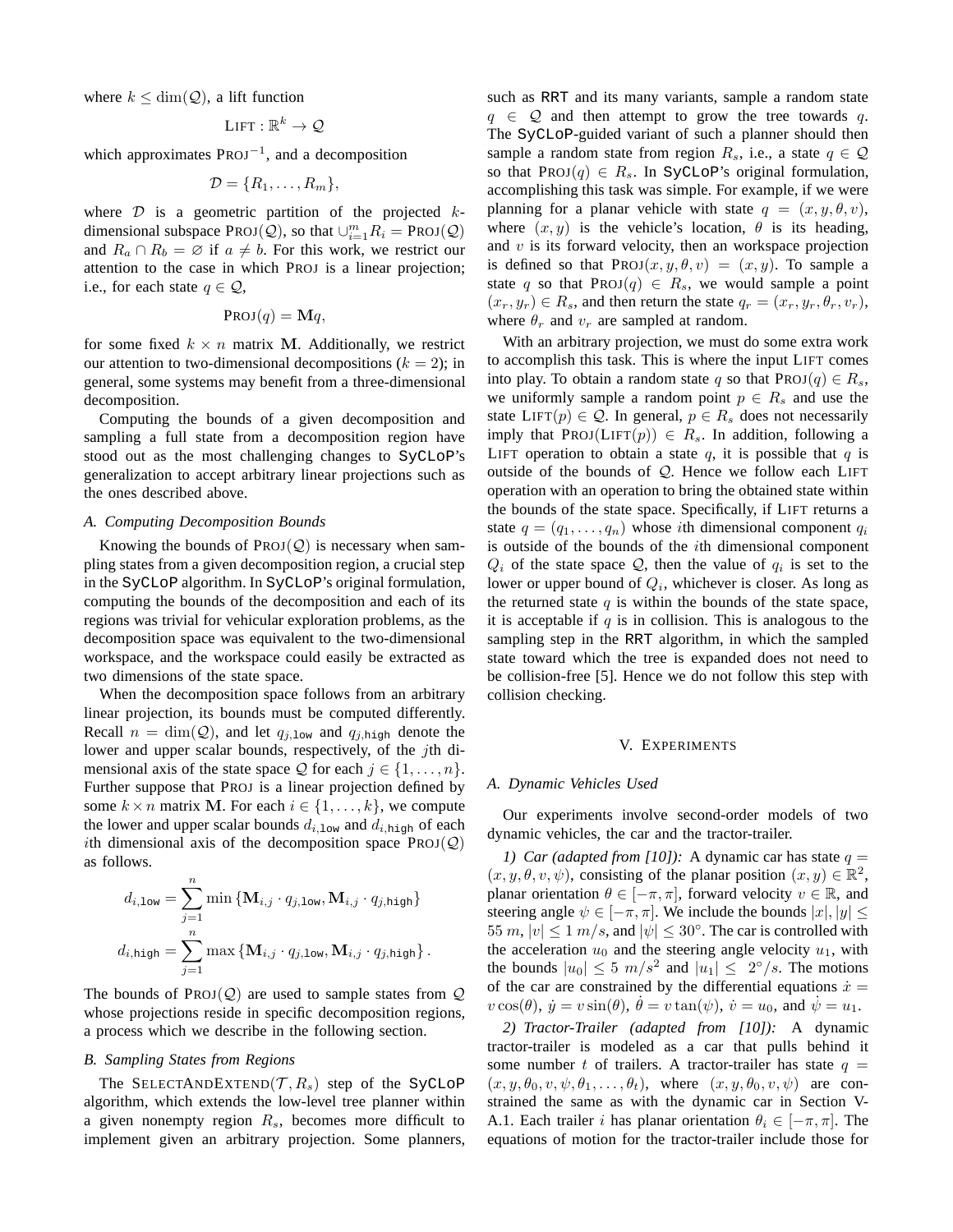the car as well as

$$
\dot{\theta}_i = \frac{v}{d} \left( \prod_{j=1}^{i-1} \cos(\theta_{j-1} - \theta_j) \right) \left( \sin(\theta_{i-1} - \theta_i) \right)
$$

for each  $i \in \{1, \ldots, t\}$ .

# *B. Projections Used*

We restrict our attention to three types of two-dimensional linear projections. Let  $n = \dim(Q)$ .

*1) Velocity Projection:* Under the assumption that Q contains dimensions corresponding to a planar  $(x, y)$  location and a forward velocity  $v$ , we define a two-dimensional *velocity projection* so that for each state  $q \in \mathcal{Q}$ ,

$$
PROJ(q) = (x + cv, y + cv),
$$

where c is the *velocity coefficient*. Notice that when  $c = 0$ , PROJ is simply the workspace projection, used by the original SyCLoP algorithm.

We pair with the velocity projection the same LIFT operation that was described for the workspace projection in Section IV-B. This will be a reasonable approximation in our experiments, as we will keep both the velocity bounds and the coefficient  $c$  much smaller than the bounds on  $x$  and  $\overline{y}$ .

*2) Random Projections:* We define a two-dimensional random projection as the matrix

$$
\mathbf{R} = \begin{bmatrix} a_{1,1} & \cdots & a_{1,n} \\ a_{2,n} & \cdots & a_{2,n} \end{bmatrix},
$$

where each entry  $a_{i,j}$  is sampled from a Gaussian distribution with mean 0 and variance 1, and the rows of  **are made or**thonormal. We define a two-dimensional random projection so that for each state  $q \in \mathcal{Q}$ ,

$$
ProJ(q) = \mathbf{R}q.
$$

Since  $R$  is a real-valued matrix with orthonormal rows, its pseudoinverse is equivalent to its transpose  $\mathbb{R}^T$ . Hence we pair with each random projection the LIFT operation defined so that for each  $p \in \mathbb{R}^k$ ,

$$
LIFT(p) = \mathbf{R}^T p + (I - \mathbf{R}^T \mathbf{R})w,
$$

where  $w$  is a randomly sampled vector. This is to capture all possible solutions to the equation  $PROJ(q) = p$ .

*3) PCA-induced Projections:* We also consider projections taken from applying linear dimensionality reduction to elements of a given state space. Specifically, we use principal component analysis (PCA) with two approaches:

- 1) Run a sampling-based tree planner until a sample solution path is found. Output just the states from this path to PCA.
- 2) Run a sampling-based tree planner for 30 s to cover the state space. Output all states to PCA.

Following each of the above two approaches, we take the first two principal components (in descending order of variance) from PCA to obtain a two-dimensional projection, the rows of which are normalized. We call these two

TABLE I DYNAMIC CAR EXPERIMENTS USING VELOCITY PROJECTIONS

| <b>Environment</b> | Vel. Coef. | Solved % | Avg. Soln. Time   |
|--------------------|------------|----------|-------------------|
| Free               | 0.0        | 100%     | 15.88 s           |
|                    | 0.2        | 100%     | 14.1 s            |
|                    | 0.4        | 100%     | 15.12 s           |
|                    | 0.6        | 100%     | 14.8 s            |
|                    | 0.8        | 100%     | $13.54 \text{ s}$ |
|                    | 1.0        | 100%     | 13.01 s           |
| Maze               | 0.0        | 100%     | $31.59$ s         |
|                    | 0.2        | 100%     | $30.5$ s          |
|                    | 0.4        | 100%     | 28.88 s           |
|                    | 0.6        | 100%     | 29.5 s            |
|                    | 0.8        | 100%     | 28.81 s           |
|                    | 1.0        | 100%     | 29.27 s           |

projections the *path-induced* and *space-induced* projections, respectively. Similar to the case of the random projections, we use the transpose matrices to define LIFT operations.

*C. Results*



Fig. 2. A maze environment with a second-order car: the start state is located at the bottom-left of the environment, and the goal region is located at the top-right of the environment.

We have run our generalized version of SyCLOP on a second-order car model and a tractor-trailer model with 3 trailers. For the car, we consider a free space environment (no obstacles) and a maze environment, which is pictured in Figure 2. For the tractor-trailer model, we consider only the maze environment. We have tested these models and environments with all of the projections described in Section V-B. All experiments were written in  $C_{++}$  using OMPL [11] and were run on an Intel Core 2 Quad machine running at 2.83 GHz with 8 GB of RAM.

Table I contains planner performance data for a car traveling through free space and a maze environment using velocity projections. Each experiment ran 50 times per velocity projection. Notice that when the velocity coefficient is 0, the velocity projection is equivalent to the workspace projection,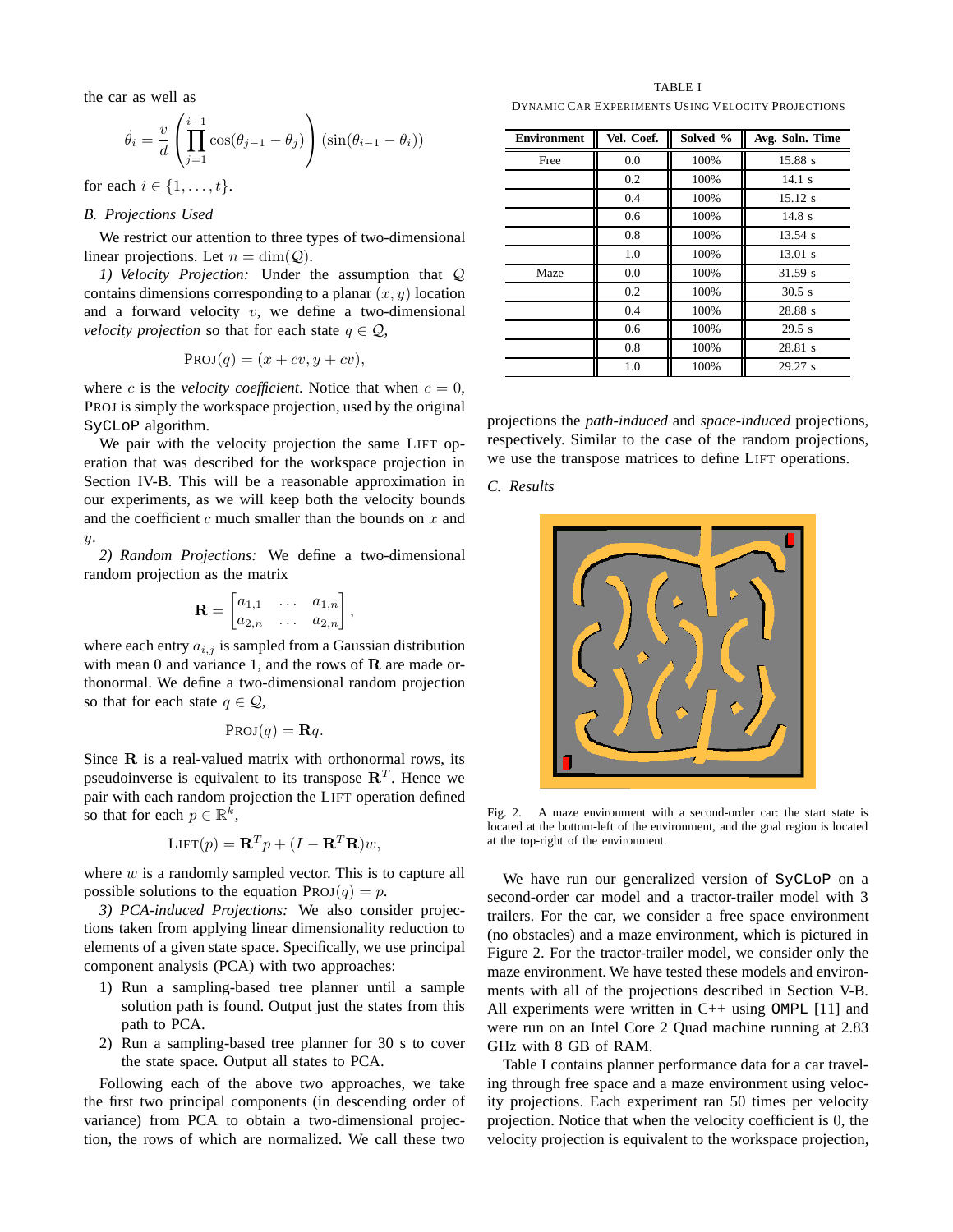DYNAMIC CAR EXPERIMENTS USING RANDOM PROJECTIONS **Environment Random Proj.** # **Solved % Avg.** Soln. Time Free || 1 || 93% || 34.17 s 2 || 77% || 63.81 s 3 || 100% || 21.94 s

TABLE II

|      | . . | 1 VV 70 | 21.77.5   |
|------|-----|---------|-----------|
|      |     | 100%    | $20.23$ s |
|      |     | 100%    | 34.59 s   |
| Maze |     | 73%     | $90.04$ s |
|      |     | 20%     | 115.44 s  |
|      |     | 27%     | 112.27 s  |
|      |     | 0%      | 120s      |
|      | 10  | 67%     | 87.82 s   |
|      |     |         |           |

TABLE III DYNAMIC CAR EXPERIMENTS USING PCA PROJECTIONS

| <b>Environment</b> | Projection    | Solved % | Avg. Soln. Time   |
|--------------------|---------------|----------|-------------------|
| Free               | Path-induced  | 98%      | 27.66 s           |
|                    | Space-induced | 100%     | 13.89 s           |
| Maze               | Path-induced  | 100%     | $28.45$ s         |
|                    | Space-induced | 100%     | $31.58 \text{ s}$ |

TABLE IV TRACTOR-TRAILER EXPERIMENTS USING VELOCITY PROJECTIONS

| <b>Environment</b> | Vel. Coef. | Solved % | Avg. Soln. Time |
|--------------------|------------|----------|-----------------|
| Maze               | 0.0        | 97%      | 73.93 s         |
|                    | 0.2        | 100%     | $62.1$ s        |
|                    | 0.4        | 100%     | 72.78 s         |
|                    | 0.6        | 100%     | $61.82$ s       |
|                    | 0.8        | 100%     | 55.38 s         |
|                    | 10         | 100%     | 53.39 s         |

TABLE V TRACTOR-TRAILER EXPERIMENTS USING RANDOM PROJECTIONS

| <b>Environment</b> | Random Proj. # | Solved % | Avg. Soln. Time |
|--------------------|----------------|----------|-----------------|
| Maze               |                | 13%      | 228.87 s        |
|                    |                | 30%      | $216.35$ s      |
|                    |                | 37%      | 210.84 s        |
|                    |                | 20%      | $221.04$ s      |
|                    |                | 53%      | $185.05$ s      |

TABLE VI TRACTOR-TRAILER EXPERIMENTS USING PCA PROJECTIONS

| <b>Environment</b> | Projection      |      | Solved %    Avg. Soln. Time |
|--------------------|-----------------|------|-----------------------------|
| Maze               | Path-induced    | 100% | 74.95 s                     |
|                    | $Space-induced$ | 100% | 74 O 2s                     |

| <b>TABLE VII</b>      |
|-----------------------|
| EXPERIMENTS USING RRT |

| <b>Vehicle</b> | <b>Environment</b> | Solved % | Avg. Soln. Time |
|----------------|--------------------|----------|-----------------|
| Car            | Free               | 100%     | 19.15 s         |
|                | Maze               | 24%      | $112.73$ s      |
| Tractor        | Maze               | 23%      | $195.35$ s      |

which is our baseline of comparison (the original version of SyCLoP). Table II contains planner performance data for a car traveling through free space and a maze environment using random projections. For each environment, five random projections were used, with averages taken over 30 runs. Table III contains planner performance data for a car traveling through free space and a maze environment using the pathinduced and space-induced PCA projections, with averages taken over 50 runs. For each run of each car experiment, a 120 s timeout is enforced.

Table IV contains performance data for the tractor-trailer model using velocity projections, with averages taken over 30 runs. As with the car, our baseline of comparison is the velocity projection with coefficient 0. Table V contains performance data for the tractor-trailer model using random projections, and Table VI contains performance data for the tractor-trailer model using the path-induced and spaceinduced PCA projections, with averages taken over 30 runs. For each run of each tractor-trailer experiment, a 240 s timeout is enforced.

Table VII contains performance data for the car and tractor-trailer models using RRT. Although the focus of our work is an optimization within SyCLoP, this table is meant as a brief demonstration of SyCLoP's superior performance over other sampling-based planning techniques. For a detailed comparison of SyCLoP to other methods, we refer the reader to [10].

# *D. Analysis*

The velocity projection has improved performance of SyCLoP. This is likely due to the fact that when we incorporate velocity into the projection, the same physical region in the workspace is potentially mapped to multiple decomposition regions, differentiated by the velocity of states that exist within that physical workspace region. This enables SyCLoP's high-level layer to compare the successes of different velocities in the same region of the workspace, which allows it to value paths of higher velocity in open regions of the workspace and similarly paths of lower velocity in cluttered regions of the workspace. The more SyCLoP can take advantage of high velocity paths, the faster the simulated paths in its tree of motions will be, leading more quickly to a solution path.

In Tables III and VI, we see that the projections generated from PCA yield mixed results. For the car, PCA projections slightly improve performance compared to the workspace projection. For the tractor-trailer, PCA projections slightly degrade performance.

Random projections degrade performance of SyCLoP in all experiments, and they become almost unusable in the case of the maze environment.

There are many ways in which a complex linear projection (such as a random projection or PCA projection) can potentially degrade SyCLoP's performance. For one, SyCLoP requires the ability to sample a state from a given decomposition region by sampling a point  $p$  from the region and then computing  $LIFT(p)$  as defined in Section IV. Given